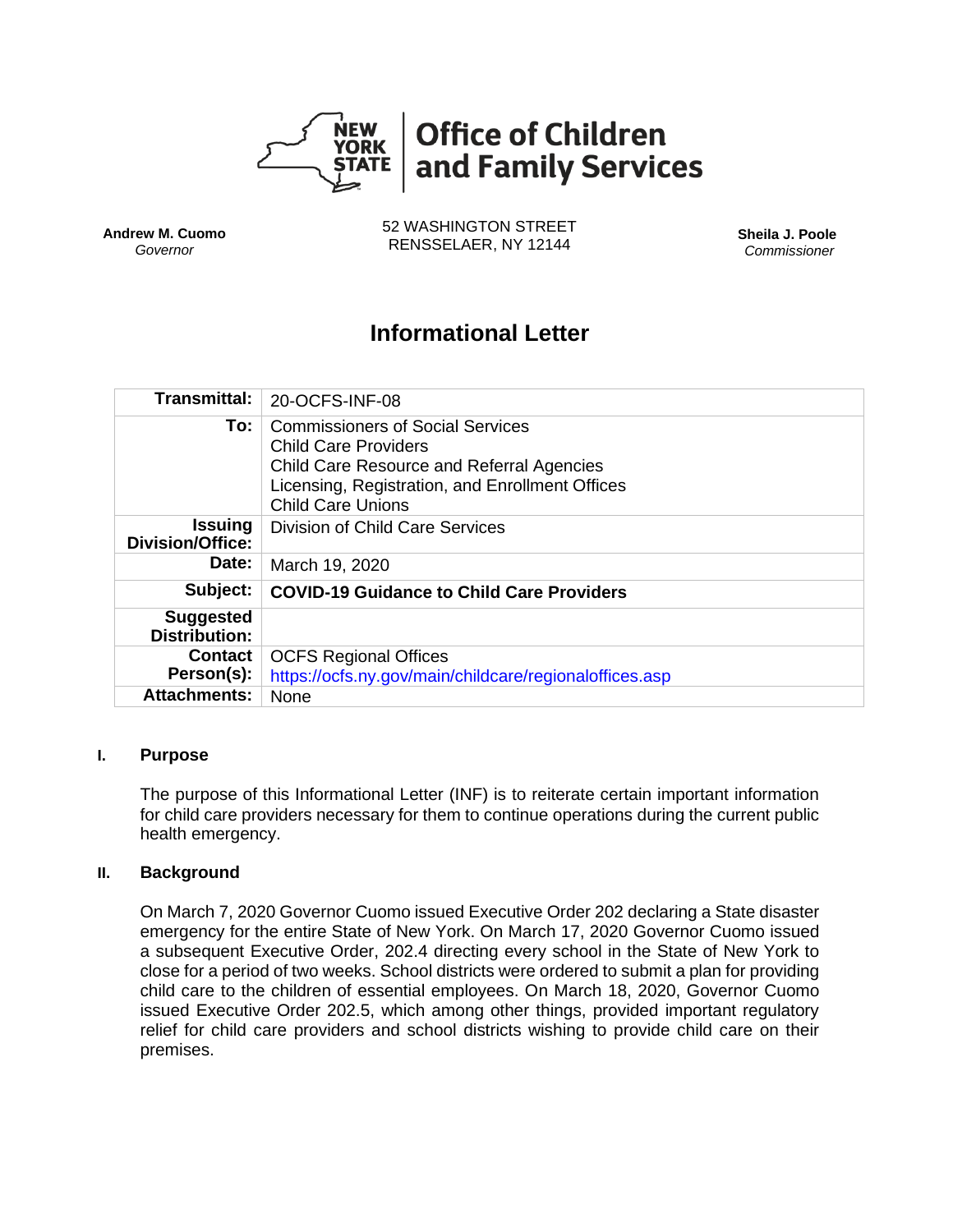### **III. Program Implications**

Please be aware that child care programs are NOT being ordered to close. Child care is considered to be an essential function critical to enabling parents - especially our first responders, health care workers, and direct care workers to go to work.

We would like to highlight some additional guidance:

- While local authorities do not have broad authority to close child care programs, in certain circumstances, local authorities, primarily local public health entities, have the authority to direct programs to close under quarantine or other emergency orders for specific reasons (e.g., if an employee or student tests positive for the COVID-19 virus).
- Child care providers are asked to prioritize openings in programs for first responders, health care workers, and direct care workers so they can continue to provide critical response to the COVID-19 virus.
	- $\circ$  As part of this prioritization, we ask you to work with those families who have been directed to work from home to not utilize child care services in order to limit density and to free up additional slots for those first responders, health care workers, and direct care workers who are considered essential.
- The Governor, under Executive Orders 202.1 and 202.5 has granted OCFS the authority to waive selective regulatory requirements in order to meet the need for child care services, especially for first responders, health care workers, and other critical staff. For additional details about these Executive actions, please contact your local regional office.
	- o **Executive Order 202.1** waived statutory and regulatory requirements to allow flexibility for providers while continuing to protect the health and safety of children. The requirements eligible for a waiver include changes to maximum capacity, staff/child ratios, physical space requirements, child care worker qualifications, and annual training requirements, the ability for providers to move in between programs, and additional flexibility for local districts in determining eligibility for child care subsidy.
	- o **Executive Order 202.5** waived certain background check requirements so that teachers, school-related personnel, employees at health care facilities, and others with child care or education experience can begin work immediately during the temporary emergency basis to ensure adequate supervision after a criminal history review.
	- o **Executive Order 202.5** waived the requirement, for the duration of the emergency, that programs operating in schools that are not providing compulsory education are required to have OCFS licensure, meaning school districts can provide child care free from OCFS regulatory requirements.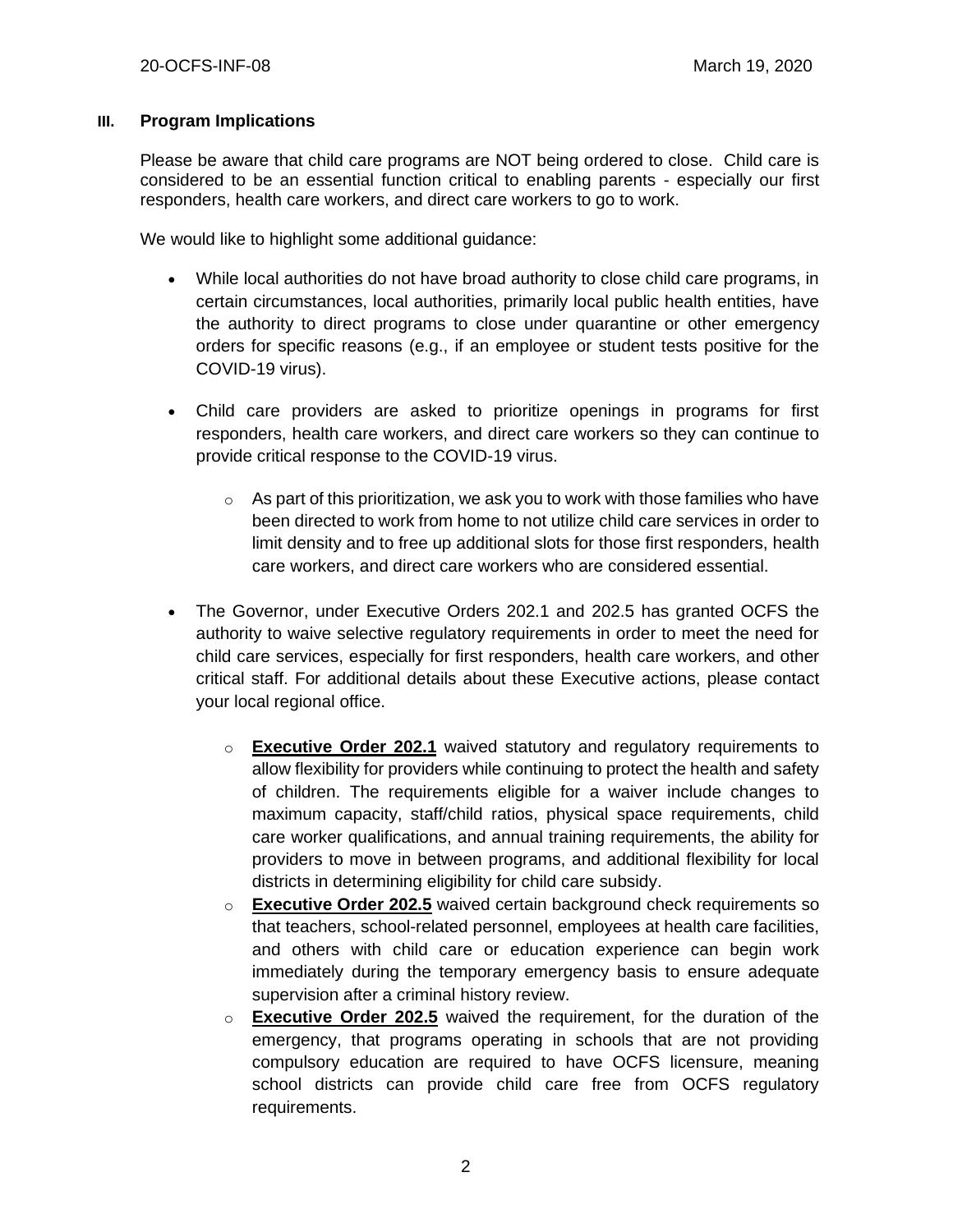- The Centers for Disease Control, in its guidance on events and mass gatherings recommends limiting group size to ten or fewer and therefore we ask providers to reconfigure space to limit overall density of rooms to ten or fewer children. (See [https://www.cdc.gov/coronavirus/2019-ncov/community/large-events/index.html.](https://www.cdc.gov/coronavirus/2019-ncov/community/large-events/index.html))
- Your licensed capacity, however, remains in effect unless you've been approved for a waiver by OCFS. There may be ways for you to serve a greater number of children while continuing to prioritize their health and safety and that of your employees by submitting a waiver to your regulator.
	- o If you have questions about how you can serve children in groups of ten without reducing capacity, please call your licensing/registration office or enrollment agency.

As a child care program, you are not required to keep your program open. Please remember that you must contact your regulator if you are either closing voluntarily or instructed to close by a local authority. We encourage you to continue to provide these important services to your community as the state responds to the COVID-19 emergency.

In an effort to support you as you continue to operate during these difficult times, OCFS would like to remind you of resources already available to you and make you aware of new resources as well:

- We have asked the Child Care Resource and Referral agencies in each county to play an enhanced role in helping child care programs to plan during this time. Please be in contact with them.
- We will be hosting a weekly call with child care stakeholders, including CCR&Rs, across the state.
	- $\circ$  On these calls, OCFS will provide updated information and quidance as well as answer any questions.
	- $\circ$  Your local CCR&R will then ensure that the information is made available to the provider network.
	- $\circ$  These calls are not meant to substitute other forms of communication and OCFS will continue to issue guidance and answer questions as needed.
- Please visit our website and the New York State Department of Health's [website](https://coronavirus.health.ny.gov/home) frequently to be reminded and updated on the latest guidance. The DOH is also operating a 24-hour per day hotline, which can be reached at 1-888-364-3065. All OCFS-issued coronavirus related guidance can be found [here.](https://ocfs.ny.gov/programs/childcare/)
	- o If you are struggling to find necessary items like cleaning supplies and gloves, please contact your regional office for assistance.

## **IV. Contacts**

OCFS Division of Child Care Services Regional Offices: <https://ocfs.ny.gov/main/childcare/regionaloffices.asp>